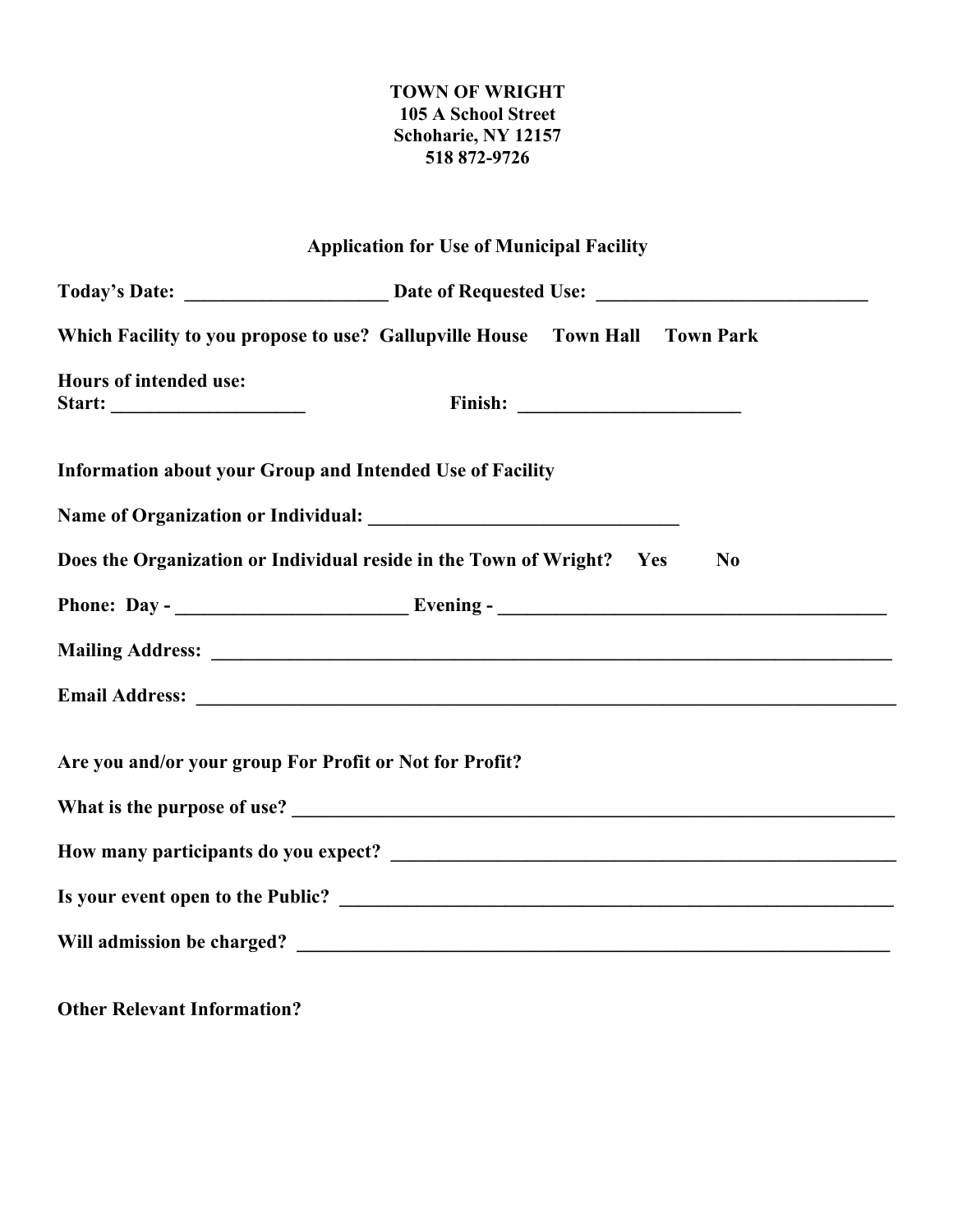### **AGREEMENT**

I, the undersigned, amover 21 years of age and have read this form and attached requirements and agree to comply with them. I agree to be responsible to the municipality for the use and care of the facilities. I, on behalf of (name of organization)

do hereby agree to defend, indemnify and hold harmless the Town of Wright from andagainst anyand allliability, loss, damages, claims or actions (including costs and attorney fees) for bodily injury and/or property damage, to the extent permissible by law, arising out of or in connection with the actual or proposed use of the Town of Wright's property, facilities and/or services. By signing below, I also represent that I have the authority to act on behalf of the organization, if applicable, making this application.

| Name (printed) |  |
|----------------|--|
| Signature:     |  |
| Address:       |  |
| Phone:         |  |

# **READ ATTACHED REQUIREMENTS AND RETURN APPLICATION TO:**

| <b>TOWN OF WRIGHT</b>       |       |  |
|-----------------------------|-------|--|
| <b>Attention Town Clerk</b> |       |  |
| 105A School Street          |       |  |
| Schoharie, NY 12157         |       |  |
| Town Clerk Use:             |       |  |
| <b>Fee from Use Chart:</b>  |       |  |
| Paid: Cash                  | Check |  |
| <b>Cleaning Deposit</b>     |       |  |
| Rec'd                       |       |  |
| <b>Returned</b>             |       |  |
| <b>Retained</b>             |       |  |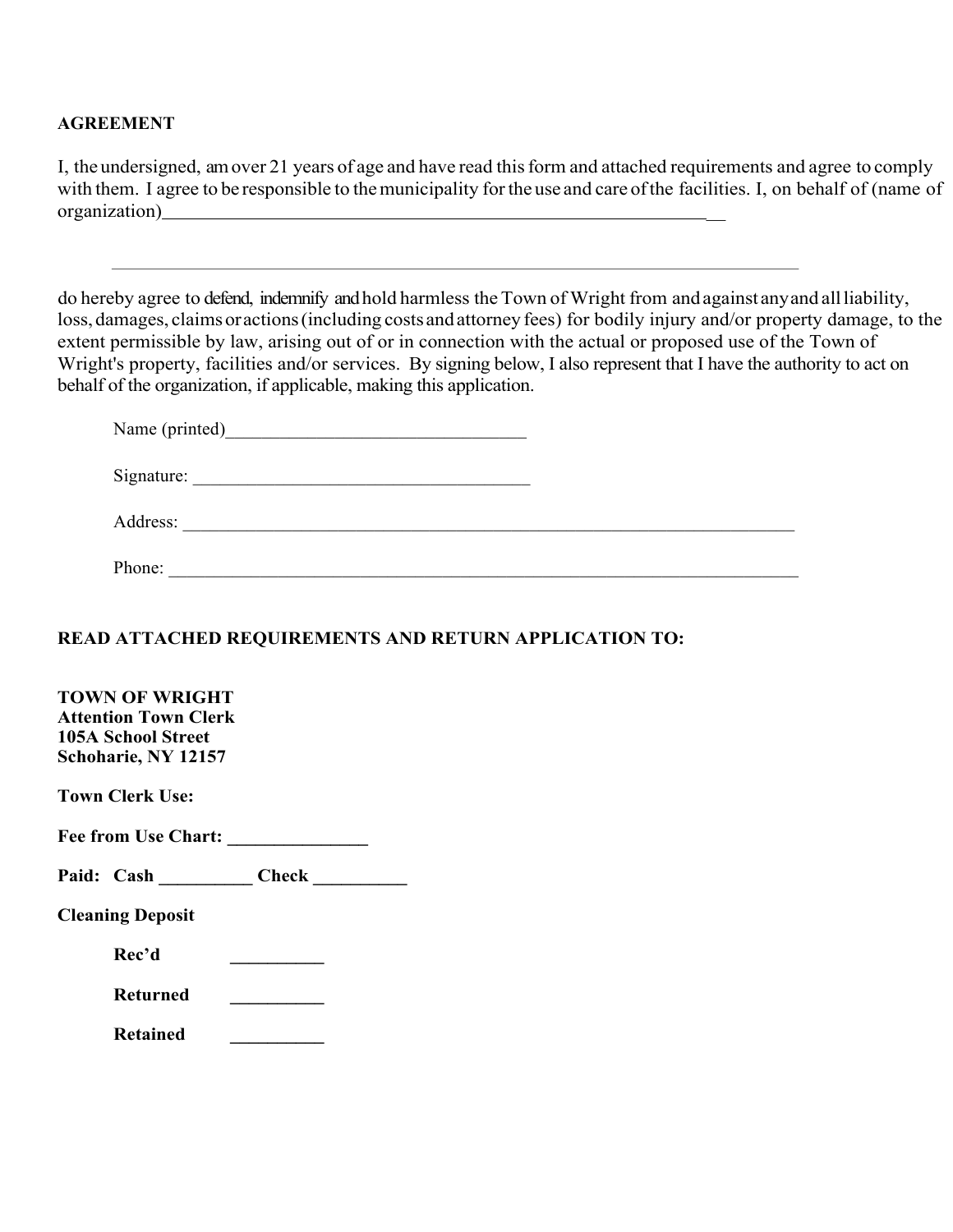## **TOWN OF WRIGHT 105A School Street Schoharie, New York 12157 (518) 872-9726**

#### **FACILITY USE REQUIREMENTS**

The use of all **Town of Wright** facilities shall be subject to the approval and rules of the Town of Wright.

- 1. Organizations wishing to use municipal facilities shall first apply to the Town Clerk on the prescribed form. The Supervisor or designee has final authority onapproval.
- 2. In the event ofinclement weather, the Supervisor or designee hasthe final authority on whether facilities are usable.
- 3. Alcohol or other intoxicants shall neither be brought to nor consumed on the premises.
- 4. All posted rules must be observed and followed.
- 5. Disorderly acts or illegal activities of any kind are absolutely prohibited, and those violating this prohibition will be ejected from thepremises.
- 6. Any damage to municipal facilities shall be promptly repaired at the user's expense, subject to determination by the Town Supervisor. Special attention will be paid to the fragile backdrops and curtains on the stage of the Gallupville House.
- 7. Building(s) will be left locked, lights out and heat turned down. All garbage will be removed.
- 8. It is understood that water in the Gallupville House is NOT POTABLE and may be used for cleaning only.
- 9. Paper towels, toilet tissue and other sanitary supplies are not provided and are the responsibility of the user.
- 10. Second Floor of the Gallupville House is expressly off limits for any use whatsoever.
- 11. Building(s) or facilities will be left clean and ready for the next user. An inspection will be made to determine the refund status of Cleaning Deposits. Basic sweeping and vacuuming equipment are on site.
- 12. Permits may be revoked at any time.
- 13. Any organization with youth under 18 years old requires the presence of adult supervision at all times.

#### 14. **Emergencies: Call 911**

15. Event Fees and Cleaning Deposits will be paid in separate checks payable to the Town of Wright and will be accompanied by a self-addressed stamped envelope for return of cleaning deposits as appropriate. Refunded Deposits not otherwise claimed within 10 days of notice sent will be forfeited to the Town of